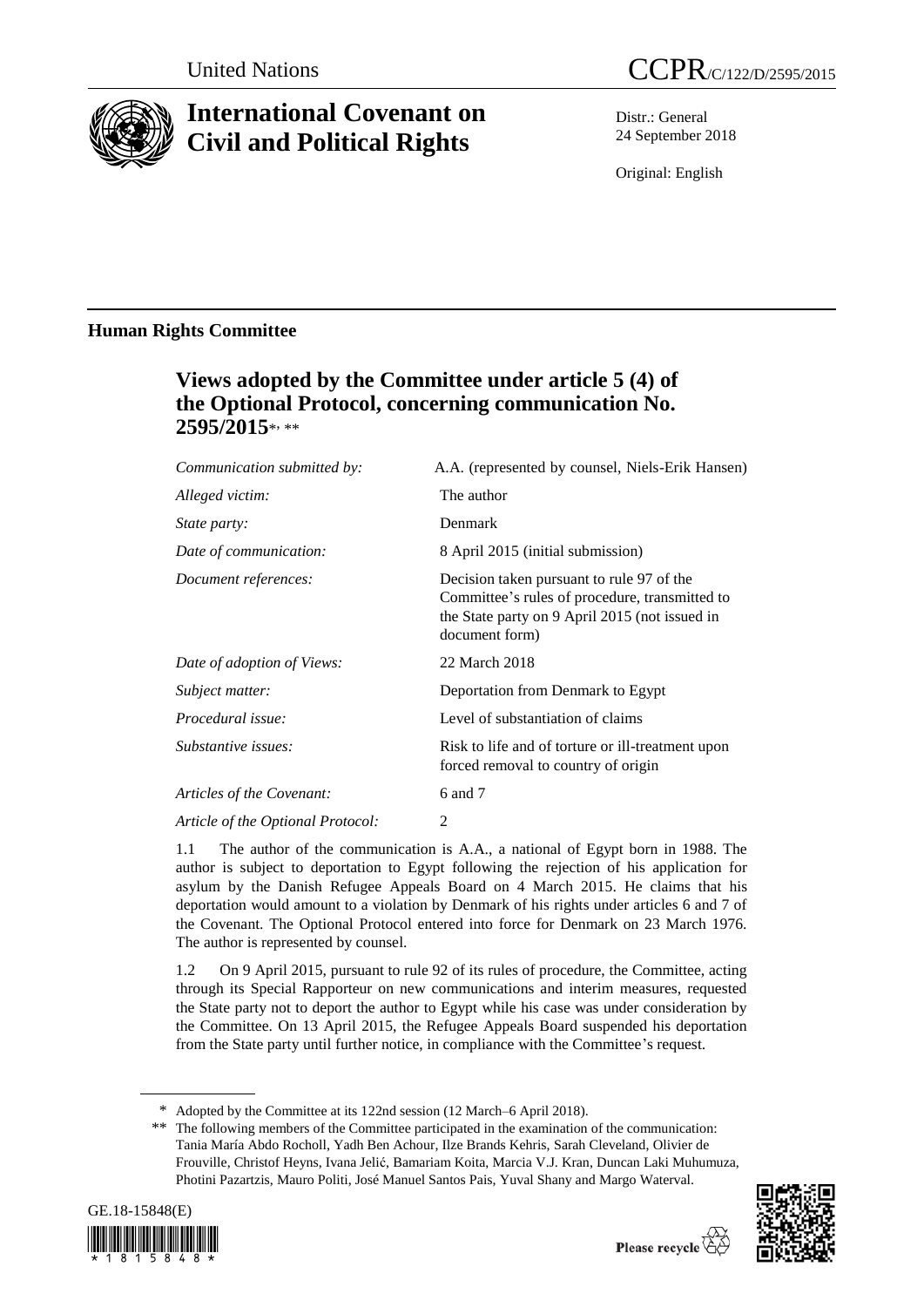1.3 On 25 July 2017, the Committee, acting through its Special Rapporteur on new communications and interim measures, denied a request by the State party to lift the interim measures.

#### **Factual background**

2.1 The author was born in 1988 in Egypt. Military service is compulsory for men between 18 and 30 years of age in Egypt and there are no alternatives to compulsory military service. The author was called up for military service in late 2008 or early 2009. He did not want to perform military service as this might have involved killing civilians. He had also heard stories from others about how hard it was to be in the army. His brother had been killed while serving in the Egyptian army and he did not want to suffer the same fate. He therefore went into hiding in the mountains on a plot of land owned by his family, close to his family home. In the period from 2008 to 2014, he regularly received military service call-up papers, which stated that he could be brought before a military court if he failed to report for duty. Sometimes the police would come to his parents' house to inquire as to his whereabouts.

2.2 At the beginning of 2011, he left Egypt and travelled to Italy, where he applied for asylum. However, his request was denied and he was returned to Egypt. He was returned from Italy on a flight to Cairo. He was not escorted by the Italian authorities and he managed to evade passport control at the airport in Cairo by bribing an airport employee and exiting through a side door.

2.3 The author stayed at his parents' house for a few days. However, he was afraid that the authorities would find out that he had returned, so he went back into hiding at his family's plot in the mountains. One month later, the police visited his parents' home, stating that they were aware that the author had returned, and asked about his whereabouts. The police detained the author's father, as he refused to inform the police about the author's whereabouts. The author's father was later charged with being affiliated with the Muslim Brotherhood. About 15–20 days after the police had detained his father, the author encountered about 10 members of the Muslim Brotherhood in the mountains where he was hiding. They invited him to become a member of the organization. He was afraid to refuse immediately and responded that he would consider it. Five days later, the members approached him again and asked why he had not contacted them. They requested the author to go with them and showed him a small cave in which they had hidden their weapons. They asked him to carry a small bag and place it under a car, in order to blow up the car. The author again replied that he would think it over. However, he was afraid of the group and he therefore decided to leave Egypt again. About two months later, he managed to find an agent, who helped him travel to Europe via Libya. He arrived in Denmark on 6 December 2013 and applied for asylum. His application for asylum was rejected by the Danish Immigration Service on 22 December 2014 and he appealed the decision to the Refugee Appeals Board.

2.4 In its decision of 4 March 2015, the Refugee Appeals Board noted that, as his grounds for asylum, the author had referred to his fear of being detained and sentenced to imprisonment in case he was returned to Egypt because he had evaded military service. He had also referred to his fear of being accused by the Egyptian authorities of affiliation with the Muslim Brotherhood and, as a result, of being sentenced to imprisonment for 10–15 years. Finally, the author had referred to his fear of being killed by representatives of the Muslim Brotherhood in case of his return to Egypt because of his refusal to join the organization. The Board found that the author had made vague and inconsistent statements on several points relating to the events prior to his entry into Denmark. It noted that the author's statement that he had first been called up for military service at the age of about 20 was inconsistent with the background information available. It further noted that, in a statement to the Immigration Service, the author had indicated that he had been issued with a passport in 2008 without the knowledge of the military authorities, which would have been required for a male over the age of 18. The Board therefore concluded that it could be assumed that the authorities had accepted the issuance of the author's passport and his departure. The Board found that it could not consider the author's alleged conflict with the Egyptian authorities about his call-up for military service to be a fact. The Board also found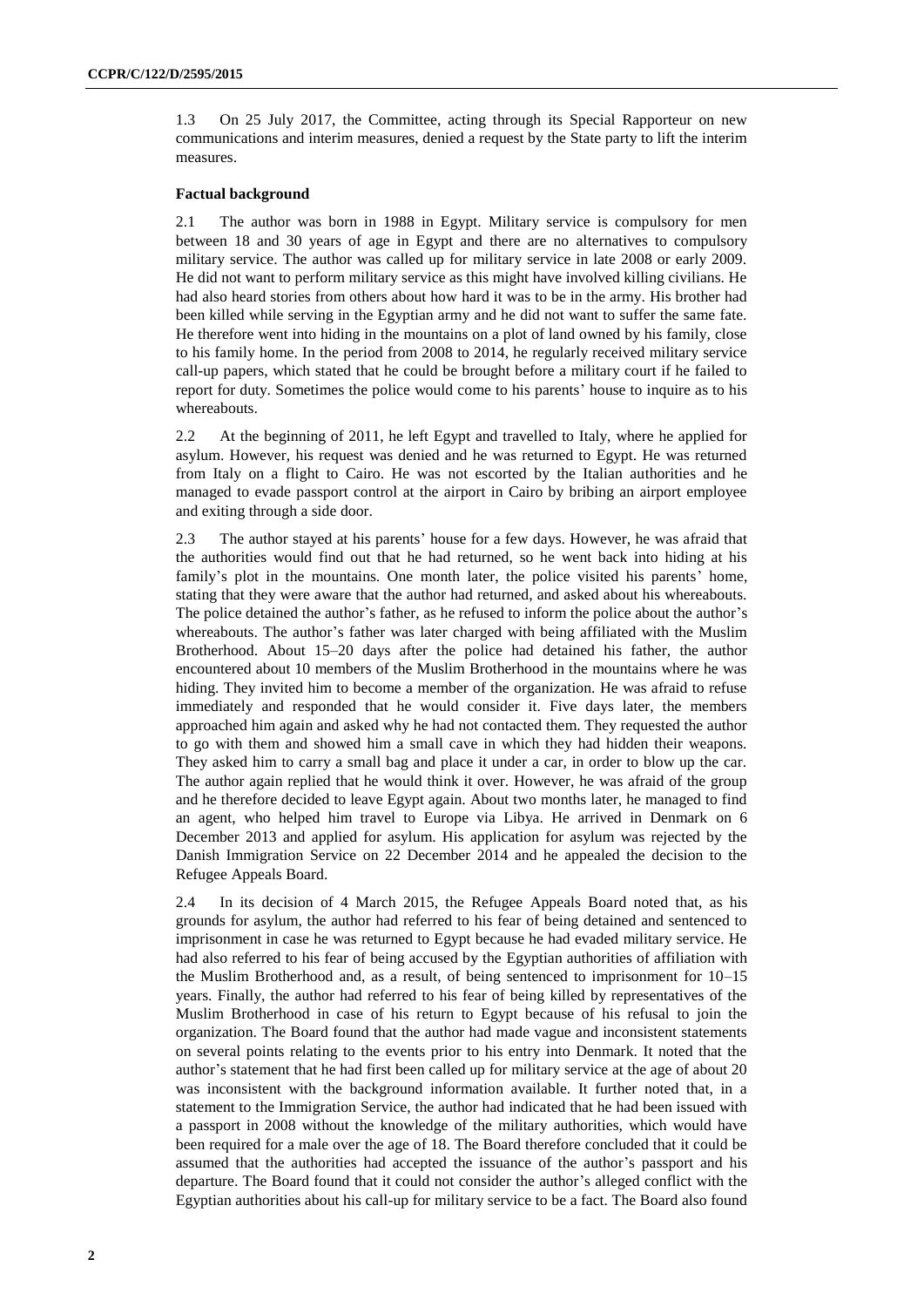that the applicant had made vague and unlikely statements to the effect that he could live on the property in the mountains for several years without the authorities being able to establish contact with him. Therefore, the Board found that the copy of the military service call-up papers submitted by the author to the Immigration Service could not be accorded any weight.

2.5 Regarding the author's claim that he also feared the Muslim Brotherhood, the Board found that the claim that the organization had tried to recruit him after his return from Italy appeared to be fabricated. It found it unlikely that representatives of the organization would show their arsenal to the author, who was a stranger to them, and it noted that, according to background information, the Muslim Brotherhood recruited persons who were already followers of its ideology and that recruitment primarily took place at educational establishments. The Board concluded that it did not find the author's claims that he was wanted by the authorities owing to his evasion of military service or his being affiliated with the Muslim Brotherhood to be credible, nor did it find his claim that he was at risk of harm from the Muslim Brotherhood to be credible.

2.6 In his complaint, the author also refers to a memorandum by the Danish Ministry of Foreign Affairs provided to the Immigration Service on the penalties for draft evasion in Egypt, dated 26 August 2014. The memorandum states that it is not possible for draft evaders to leave the country legally, since no male over the age of 18 would be issued with a passport or permitted to leave the country without a certificate from the military granting permission to leave the country while drafted or granting an exemption from military service. The memorandum further notes that the penalty for draft evasion under the Military Conscription Law No. 127 of 1980 depends on the situation and the age of the person. If the draft evader is under 30 years of age and simply failed to appear for the medical examination or did not submit documentation to confirm his military status upon turning 18, the penalty is one extra year of service. If the draft evader is 30 years of age in the same situation, the penalty is no less than a two-year sentence of imprisonment and/or a fine of 2,000 to 5,000 Egyptian pounds (approximately \$100–300). According to the Military Prosecutor's Office, the common practice in such cases is to hold a quick hearing in a military court and impose a fine ranging from 2,200 to 2,300 Egyptian pounds (approximately \$125), but not a prison sentence. If the draft evader submitted fraudulent documents in order to avoid conscription, the penalty imposed under article 50 of the Military Conscription Law is three to seven years' imprisonment. There is no specific penalty prescribed in the Military Conscription Law for avoiding conscription by leaving the country. According to the Military Prosecutor's Office, this could fall either under article 50, with a penalty of three to seven years' imprisonment, or under article 54, which pertains to "other violations" and prescribes a penalty of a minimum of two years' imprisonment and/or a fine of 200 to 500 Egyptian pounds (approximately \$10–30). However, depending on the case, the defendant could also be subject to stricter provisions set out in the Penal Code for civilians if the Military Prosecutor seeks the assistance of the General Prosecutor. According to the Military Prosecutor's Office, in cases of repeated draft evasion, the evader is punished under article 50 of the Military Conscription Law by no less than seven years' imprisonment. However, the Military Prosecutor could seek the assistance of the General Prosecutor, in which case the draft evader would be classified as "wanted" by the authorities and a "stricter" penalty could be applied in accordance with the Penal Code. According to the Military Prosecutor's Office, the penalty for draft evasion is normally enforced.

#### **The complaint**

3. The author claims that his deportation to Egypt would violate his rights under articles 6 and 7 of the Covenant. He argues that there are only very limited possibilities for exemption from military service in Egypt, none of which are applicable in his case. Additionally, Egypt does not allow for alternative military service for those who object to military service on the grounds of religious or other personal convictions. The author claims that, if returned to Egypt, he would be at risk of being sentenced to two to seven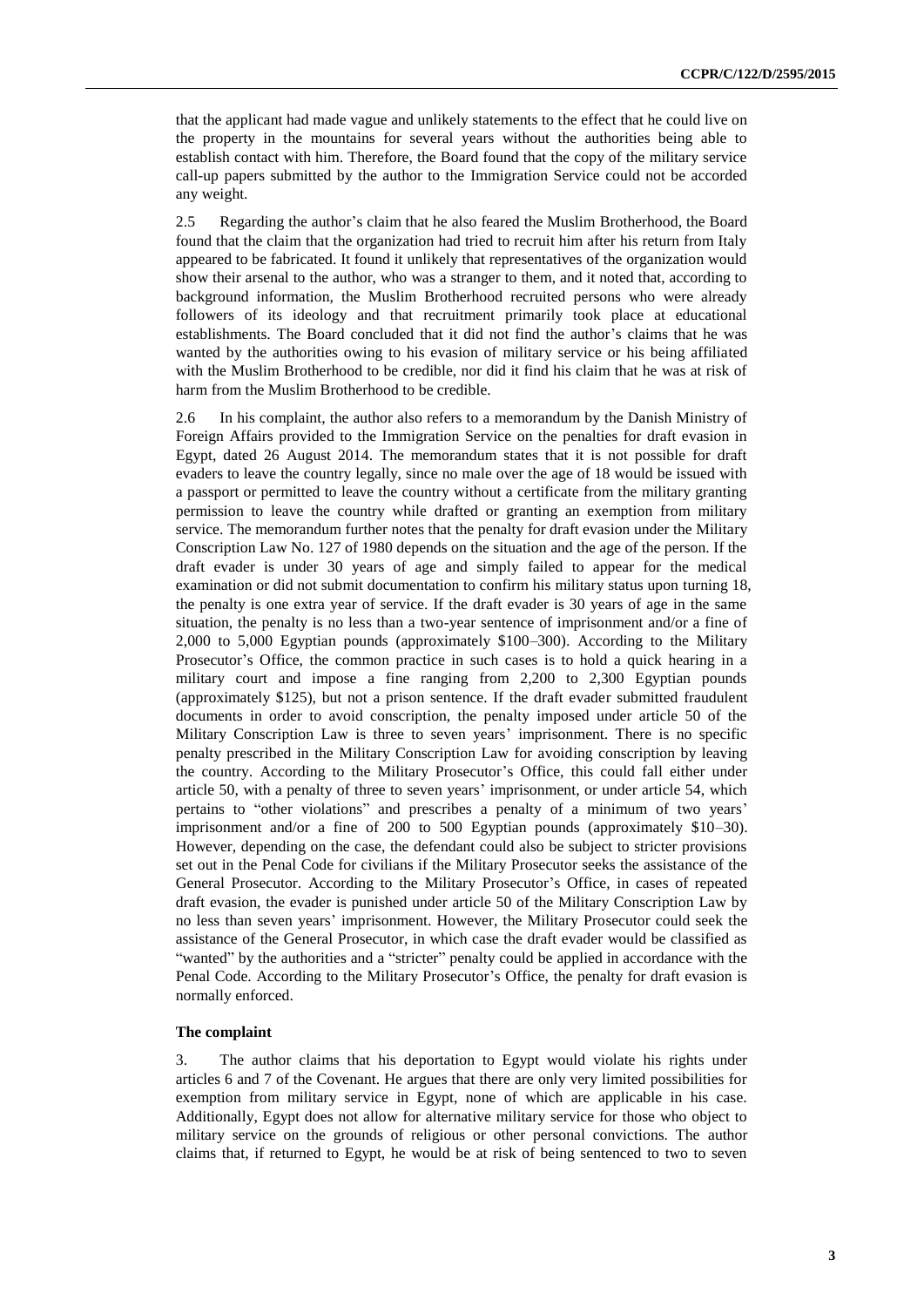years of imprisonment for failure to perform his military service. He further claims that he would be at risk of torture and forced military service.<sup>1</sup>

#### **State party's observations on admissibility and the merits**

4.1 In its observations dated 9 October 2015, the State party submits that the communication should be declared inadmissible under article 2 of the Optional Protocol and rule 96 (b) of the Committee's rules of procedure for failure to substantiate the claims for the purposes of admissibility. In the alternative, should the Committee find the communication to be admissible, the State party submits that the complaint is without merit.

4.2 The State party provides a detailed description of the asylum proceedings under the Danish Aliens Act and of the organization and competence of the Refugee Appeals Board.<sup>2</sup> Decisions of the Board are based on an individual and specific assessment of the relevant case. The asylum seeker's statements regarding his or her grounds for seeking asylum are assessed in the light of all relevant evidence, including what is known about conditions in the country of origin. The Board is responsible not only for examining and bringing out information on the specific facts of the case, but also for providing necessary background material, including information on the situation in the asylum seeker's country of origin or first country of asylum.<sup>3</sup>

4.3 The State party observes that the author has not provided any new information on his situation since information was provided on 4 March 2015, when the Refugee Appeals Board decided the appeal. It notes that, in its decision, the Board rejected in its entirety the author's claim that he was wanted by the authorities owing to his evasion of military service or to a suspicion that he had carried out activities for the Muslim Brotherhood, and that he had been threatened by the Muslim Brotherhood because he had refused to join the organization. It notes that the Board assessed that the author had failed to substantiate his grounds for asylum, since he had made vague and inconsistent statements on several points relating to events in his country of origin, and elements of his statements were inconsistent with the background information on the situation in Egypt or otherwise appeared to be fabricated or unlikely.

4.4 Regarding the inconsistencies in the author's statements, the State party refers to the author's assertion that, prior to his first departure from Egypt, he hid in the mountains until his departure, while he later said that he had lived both in the mountains and with a friend or friends. The State party further notes that, in interviews conducted by the Danish Immigration Service on 3 February 2014 and 5 May 2014, the author stated that he had left Egypt in March 2011, while at the hearing of the appeal before the Refugee Appeals Board on 4 March 2015, he stated that he had left Egypt in January 2011. It also notes that, at the interview conducted on 3 February 2014, the author stated that he had handed over his passport to the Italian authorities when applying for asylum in Italy and that the passport had not been returned to him, while at the hearing of the appeal before the Refugee Appeals Board, he stated that he had handed over his passport to a human trafficker in Libya when leaving Egypt in 2011 and that the trafficker had not returned the passport to him. The State party also notes that, at the interview on 5 May 2014, the author stated that he had managed to avoid immigration control by bribing an employee and leaving the airport through a side door into the baggage reclaim area, while at the interview on 25 June 2014, he stated that the employee had taken him into an area where passengers were waiting for their flight. The State party further notes that, at the interview conducted on 3 February 2014, the author stated that he had not brought any travel documents with him from Italy to Egypt. However, at the interview conducted on 5 May 2014, he stated that he had been given a travel document when landing in Cairo, while at the hearing before the Refugee Appeals

<sup>&</sup>lt;sup>1</sup> No further information or argumentation has been provided. The author does not raise the claim presented before the domestic authorities that he fears being associated with the Muslim Brotherhood, or fears retaliation from them.

<sup>2</sup> See *Hussein Ahmed et al. v. Denmark* (CCPR/C/117/D/2379/2014), paras. 4.1–4.3; and *A.S.G.M v. Denmark* (CCPR/C/121/D/2612/2015), para. 4.2.

<sup>&</sup>lt;sup>3</sup> The State party indicates that background material on Egypt available to the Refugee Appeals Board can be found at www.fln.dk/da/baggrundsmateriale.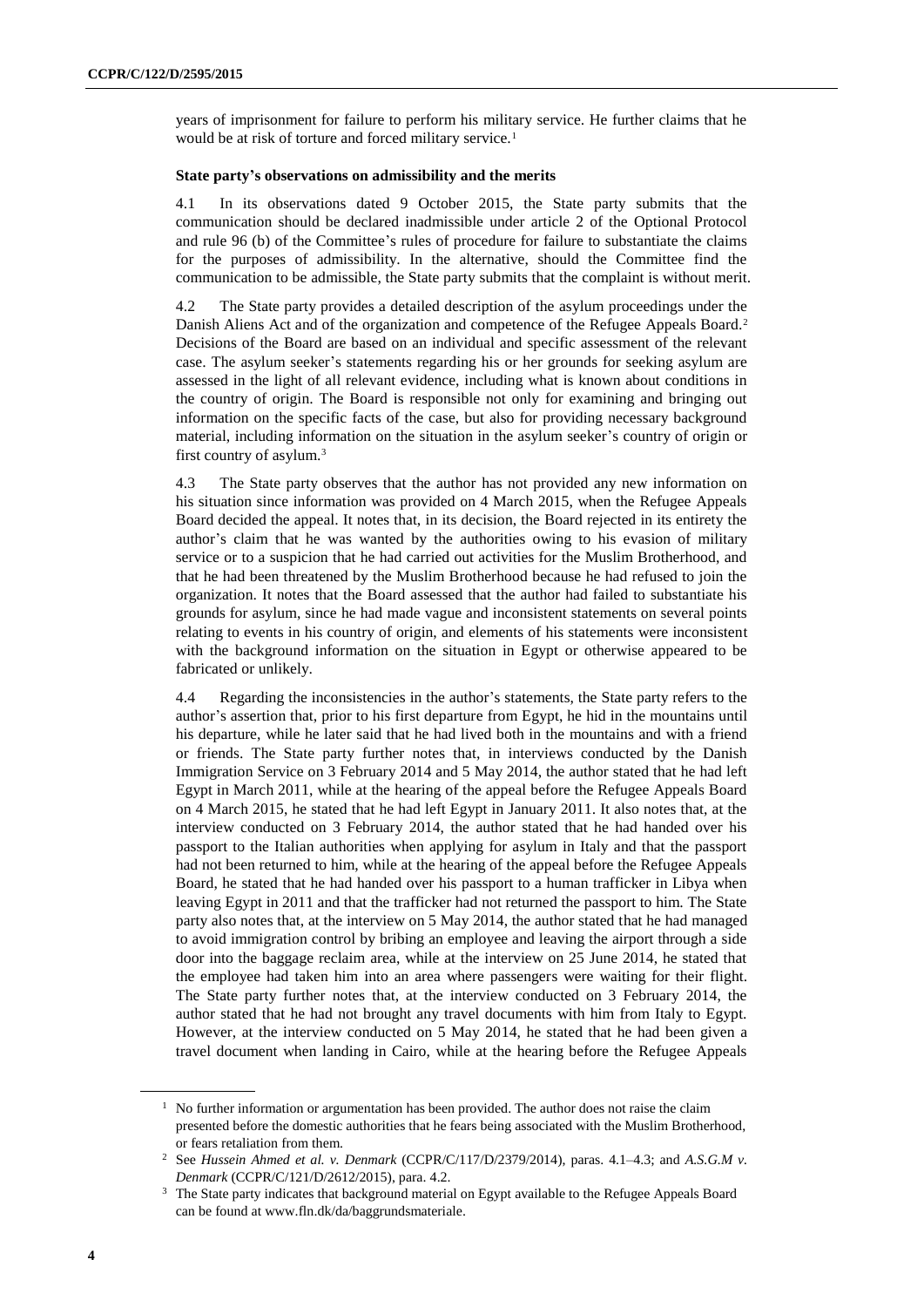Board, he stated that he had received documents when boarding the plane on his departure from Italy. Finally, the State party argues that the author has made inconsistent statements on the financing of his departure from Egypt in 2013. It notes that, at the interview on 5 May 2014, the author stated that he had handed over some land to his friend to finance the travel. The author's friend had paid an agent \$7,000 to take the author to Italy and had given the author an additional \$2,000. However, at the hearing before the Refugee Appeals Board, the author stated that his friend had contacted a human trafficker, whom he had paid \$7,000 to help the author, while the trafficker had given the author \$2,000 for his journey.

4.5 The State party further argues that on several points, the author's statements are inconsistent with the background information available on the situation in Egypt. In that regard, the author has stated that he was first called up for military service at the age of about 20. However, according to the memorandum prepared by the Ministry of Foreign Affairs and a report published by the Australian Refugee Review Tribunal, men must clarify their military service status upon turning 18.<sup>4</sup> Furthermore, it appears from another report by the Refugee Review Tribunal that Egyptian men have to perform military service upon reaching 18 years of age, and that military service can only be postponed if certain conditions are met.<sup>5</sup> The State party further notes that the author stated that he was issued with a passport around 2008 or 2009 without the knowledge of the military authorities, and that he also stated that he was not exempted from military service, even though his brother had been killed while performing his military service. The State party argues that this is inconsistent with available background information. It refers to the memorandum of the Ministry of Foreign Affairs, according to which no Egyptian male over the age of 18 can be issued with a passport or leave the country without a certificate from the military allowing him to leave the country while drafted, or granting him an exemption. According to the memorandum, exemption from military service is granted for "the eldest eligible (for service) son or brother of an officer or conscript or volunteer who died or was severely injured during service in a manner that prevents them (the injured) indefinitely from providing an income". The State party argues that the author is therefore not under an obligation to perform military service in Egypt, as his brother died while performing military service.<sup>6</sup> It argues that this explains why it would have been possible for the author to have been issued with a passport by the Egyptian authorities.

4.6 The State party notes that the author has also stated that representatives of the Muslim Brotherhood attempted to recruit him and showed him their arsenal. It argues that this is inconsistent with the background information available. According to a report published by the Washington Institute, $7$  the recruitment procedure of the Brotherhood is very selective and careful, and local members scout for recruits at Egyptian universities. Initially, members of the Muslim Brotherhood do not identify themselves as such, but try to build relationships with their targets in order to establish whether the target in question is inclined towards their ideology. The State party further argues that, regardless of the recruitment tactics of the organization, the author's statement appears fabricated, as it is unlikely that the Muslim Brotherhood would have shown their arsenal to the author, who was a stranger to them. Finally, the State party notes that the author appears to have a low profile, has not been politically active, does not appear to be a religious person and would therefore not be suspected by the Egyptian authorities of being a member or sympathizer of the Muslim Brotherhood.

<sup>4</sup> See Australia, Refugee Review Tribunal, Country Advice: Egypt, 12 March 2010, available at www.refworld.org/pdfid/4f42239c2.pdf. Reference is made in the advice to Human Rights Watch, *Prohibited Identities: State Interference with Religious Freedom* (November 2007), p. 44, in which it is noted that when male students reach the age of 18, the law requires them to either perform their mandatory military service for one to three years or obtain a "red card", which defers their military service until they finish their university education.

<sup>5</sup> See Australia, Refugee Review Tribunal, *RRT Research Response*, 18 June 2009, available at www.refworld.org/pdfid/4b6fe1cf5.pdf.

<sup>6</sup> The author is the eldest son in the family.

<sup>7</sup> Eric Trager, "The unbreakable Muslim Brotherhood: grim prospects for a liberal Egypt" (Washington Institute, October 2011).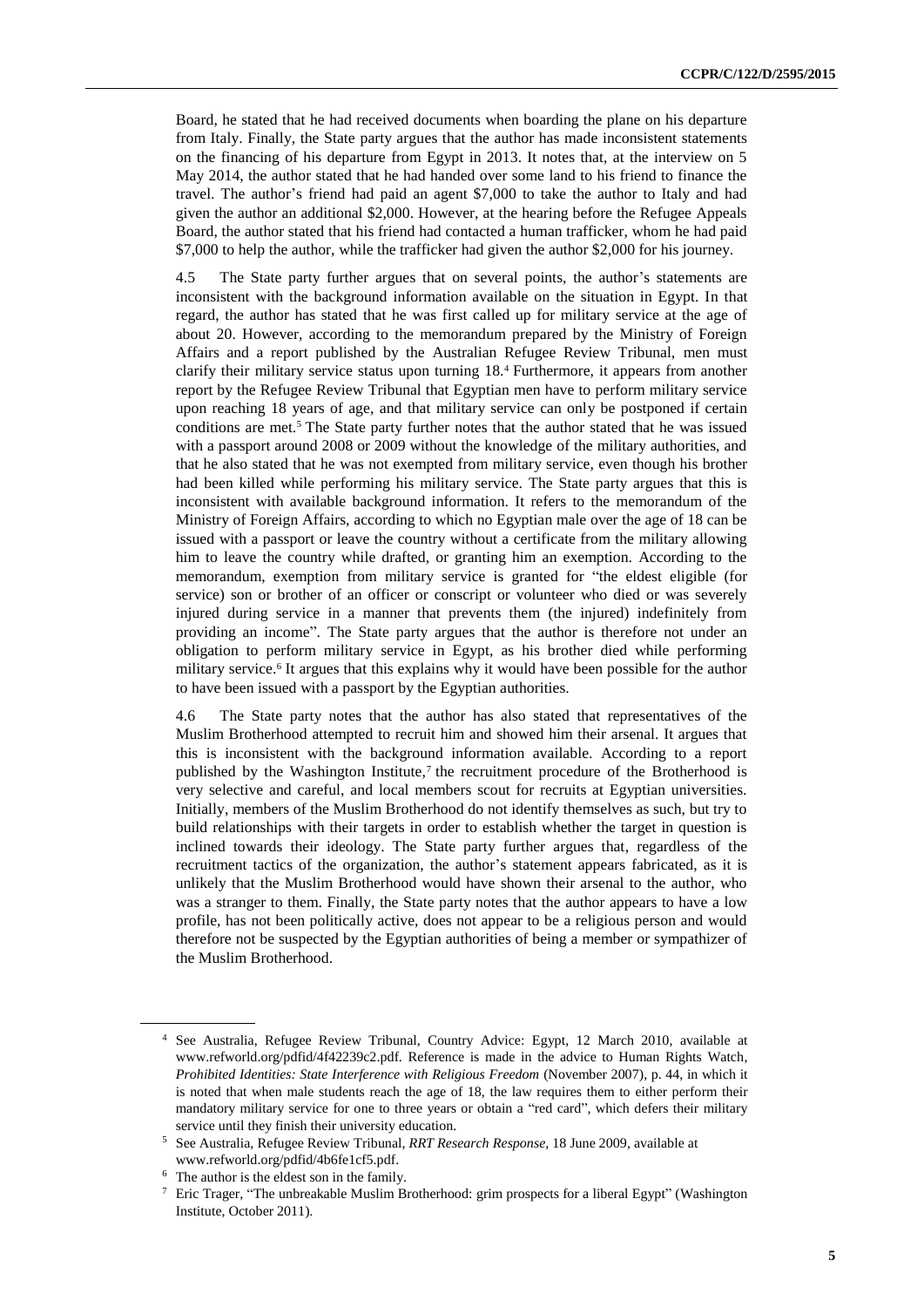4.7 The State party notes that the Refugee Appeals Board did not request a verification of the authenticity of the alleged copy of the military service call-up papers dated 11 April 2011 that the author submitted at the interview with the Danish Immigration Service on 3 February 2014. When determining whether to request a verification of the authenticity of documents produced by an asylum seeker, the Board makes an overall assessment of, inter alia, the nature and content of the documents, in conjunction with the prospect of whether such verification could lead to a different assessment of the evidence, the timing and circumstances of the production of the documents, and the credibility of the asylum seeker's statement in the light of the general background information available on conditions in the country. The State party argues that, accordingly, the Board is under no obligation to request a verification of authenticity in cases in which an asylum seeker produces documents in support of his grounds for asylum. The State party submits that the Board took into account in its decision all relevant information and that the communication has not brought to light any information substantiating that the author will risk persecution or abuse upon his return to Egypt. It also notes that, in his complaint before the Committee, the author has not claimed that the Egyptian authorities would accuse him of being affiliated with the Muslim Brotherhood.

#### **Authors' comments on the State party's observations on admissibility and the merits**

5.1 On 18 July 2017, the author submitted his comments on the State party's observations. He maintains that he has sufficiently substantiated his claims for the purposes of admissibility. The author argues that the Refugee Appeals Board applied an unreasonable burden of proof in assessing his claims. He argues that in its observations, the State party disregards the stress he was under when providing information on the issuance of his passport and who precisely he had given it to during his travel. The author also notes that the Board found his statements to lack credibility, as he could not have been issued with a passport without the authorization of the military. The author argues that in his interviews, he did not mention the date on which the passport was issued to him, but merely the date on which he travelled and that, consequently, it was possible for him to have had the passport issued without military authorization.

5.2 The author reiterates that he does not wish to perform military service, owing to the risk of killing innocent civilians or being killed himself. He submits that by failing to request a verification of the authenticity of the call-up papers he submitted, the State party authorities did not adequately examine his claims. He further submits that by denying his application for asylum, the State party authorities did not take into account his fear of persecution for failure to perform military service and the subsequent risk of imprisonment, torture and forced military service.

#### **Issues and proceedings before the Committee**

#### *Consideration of admissibility*

6.1 Before considering any claim contained in a communication, the Committee must decide, in accordance with rule 93 of its rules of procedure, whether it is admissible under the Optional Protocol.

6.2 The Committee has ascertained, as required under article 5 (2) (a) of the Optional Protocol, that the same matter is not being examined under another procedure of international investigation or settlement.

6.3 The Committee notes the author's claim that he has exhausted all effective domestic remedies available to him. In the absence of any objection by the State party in that connection, the Committee considers that the requirements of article 5 (2) (b) of the Optional Protocol have been met.

6.4 The Committee notes the State party's challenge to the admissibility of the communication on the grounds that the author's claims under articles 6 and 7 of the Covenant are unsubstantiated. The Committee notes that the author has not provided any information as to why he considers that he would be at risk of being subjected to treatment contrary to article 6 of the Covenant if removed to Egypt. Accordingly, the Committee declares this part of the communication inadmissible for lack of substantiation under article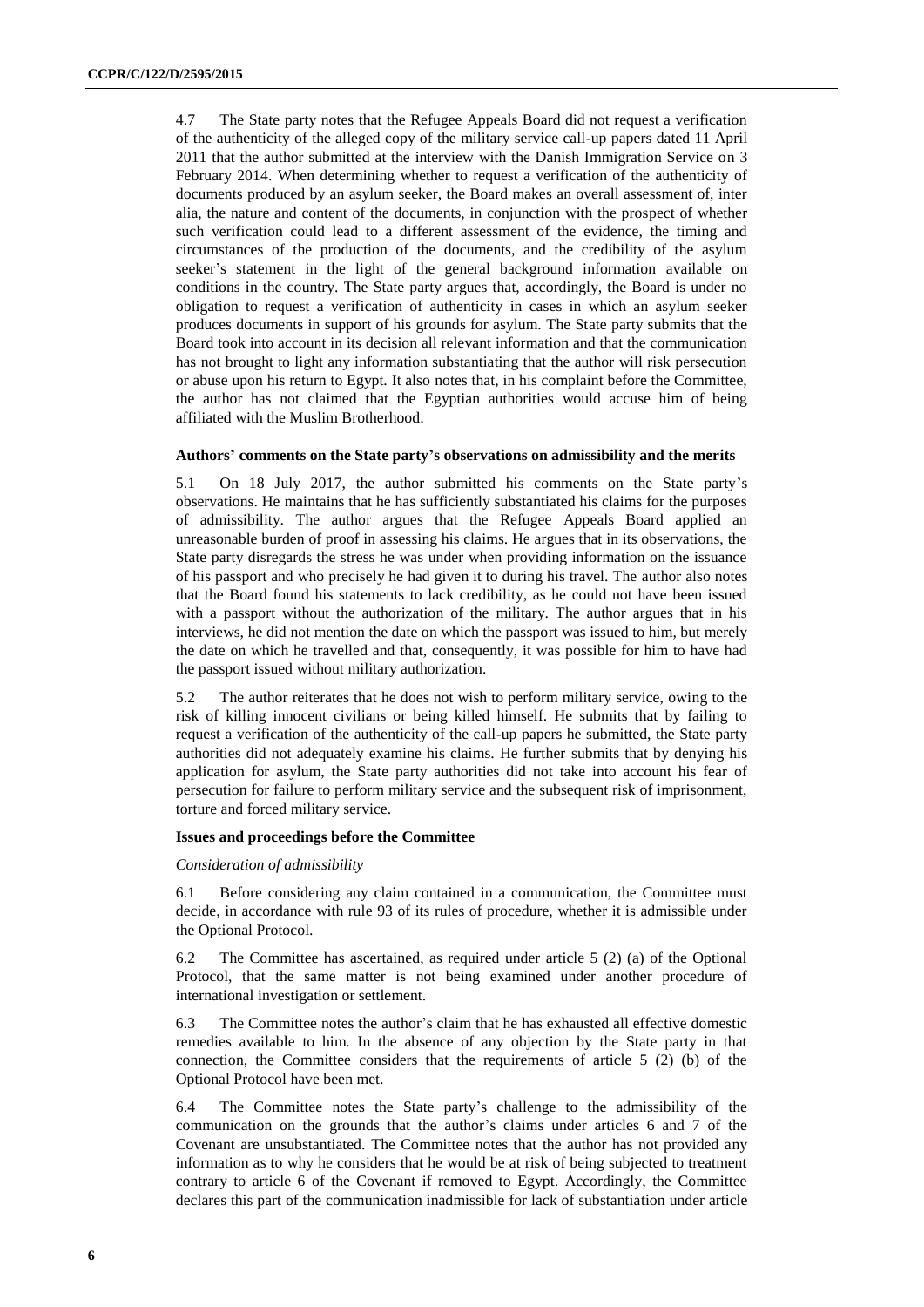2 of the Optional Protocol. The Committee, however, considers that the author has sufficiently substantiated his claims under article 7 for the purposes of admissibility. In the absence of any other challenge to the admissibility of the communication, the Committee declares the communication admissible insofar as it concerns the author's claims under article 7 of the Covenant, and proceeds with its consideration of the merits.

#### *Consideration of the merits*

7.1 The Committee has considered the communication in the light of all the information submitted to it by the parties, in accordance with article 5 (1) of the Optional Protocol.

7.2 The Committee notes the author's claim that upon removal from the State party to Egypt, he would be at risk of being sentenced to two to seven years of imprisonment for having failed to perform military service, and that he would be at risk of torture and at risk of forced military service, in violation of his rights under article 7 of the Covenant. The Committee further notes the State party's submission that the author has failed to substantiate these claims and that the Refugee Appeals Board thoroughly reviewed the author's claims and concluded that he was not in need of asylum or international protection.

7.3 The Committee notes that in his communication before the Committee, the author has not invoked the grounds that he would be at risk of harm from the Muslim Brotherhood or under suspicion by the authorities of being affiliated with the organization - grounds that were invoked by the author before the domestic authorities.

7.4 The Committee recalls its general comment No. 31 (2004) on the nature of the general legal obligation imposed on States parties to the Covenant, in which it refers to the obligation of States parties "not to extradite, deport, expel or otherwise remove a person from their territory, where there are substantial grounds for believing that there is a real risk of irreparable harm, such as that contemplated by articles 6 and 7 of the Covenant" (para. 12). The Committee has indicated in its jurisprudence that the risk must be personal and that there is a high threshold for providing substantial grounds to establish that a real risk of irreparable harm exists. Thus, all relevant facts and circumstances must be considered, including the general human rights situation in the author's country of origin. <sup>8</sup> The Committee recalls its jurisprudence in which it has stated that considerable weight should be given to the assessment conducted by the State party, and that it is generally for the organs of States parties to the Covenant to review or evaluate the facts and evidence of the case in order to determine whether such a risk exists, unless it can be established that the evaluation was clearly arbitrary or amounted to a manifest error or denial of justice.<sup>9</sup>

7.5 In the present case, the Committee observes that the author claims that he would be at risk of being sentenced to up to seven years of imprisonment for failure to perform military service and at risk of being subjected to torture. It notes the State party's argument that during the asylum proceedings, the author made vague and inconsistent statements on several points relating to events in his country of origin, and that elements of his statements appeared to be fabricated or unlikely. Specifically, the Committee notes that the author provided inconsistent statements regarding the loss of his passport, stating in one interview that he had handed it over to the Italian authorities, who had not returned it, while stating in another interview that the passport had been kept by an agent in Libya. The Committee further notes that the author gave inconsistent statements as to how he managed to evade passport control checks in Cairo and as to the financing of his travel from Egypt to Denmark. The Committee notes that these inconsistencies raise doubts as to the author's credibility. Additionally, the Committee notes that the date on which the author was issued with an Egyptian passport remains in dispute between the parties. The Committee therefore cannot exclude the possibility that the author was issued with the passport when he was under the age of enlistment for compulsory military service. The Committee also notes that the author submitted a copy of his military service call-up papers, dated 11 April 2011, to the Immigration Service during his asylum proceedings, in which it was noted that he might

<sup>8</sup> See *X v. Denmark* (CCPR/C/110/D/2007/2010), para. 9.2; and *X. v. Sweden* (CCPR/C/103/D/1833/2008), para. 5.18.

<sup>9</sup> See *K. v. Denmark*, (CCPR/C/114/D/2393/2014), para. 7.4.